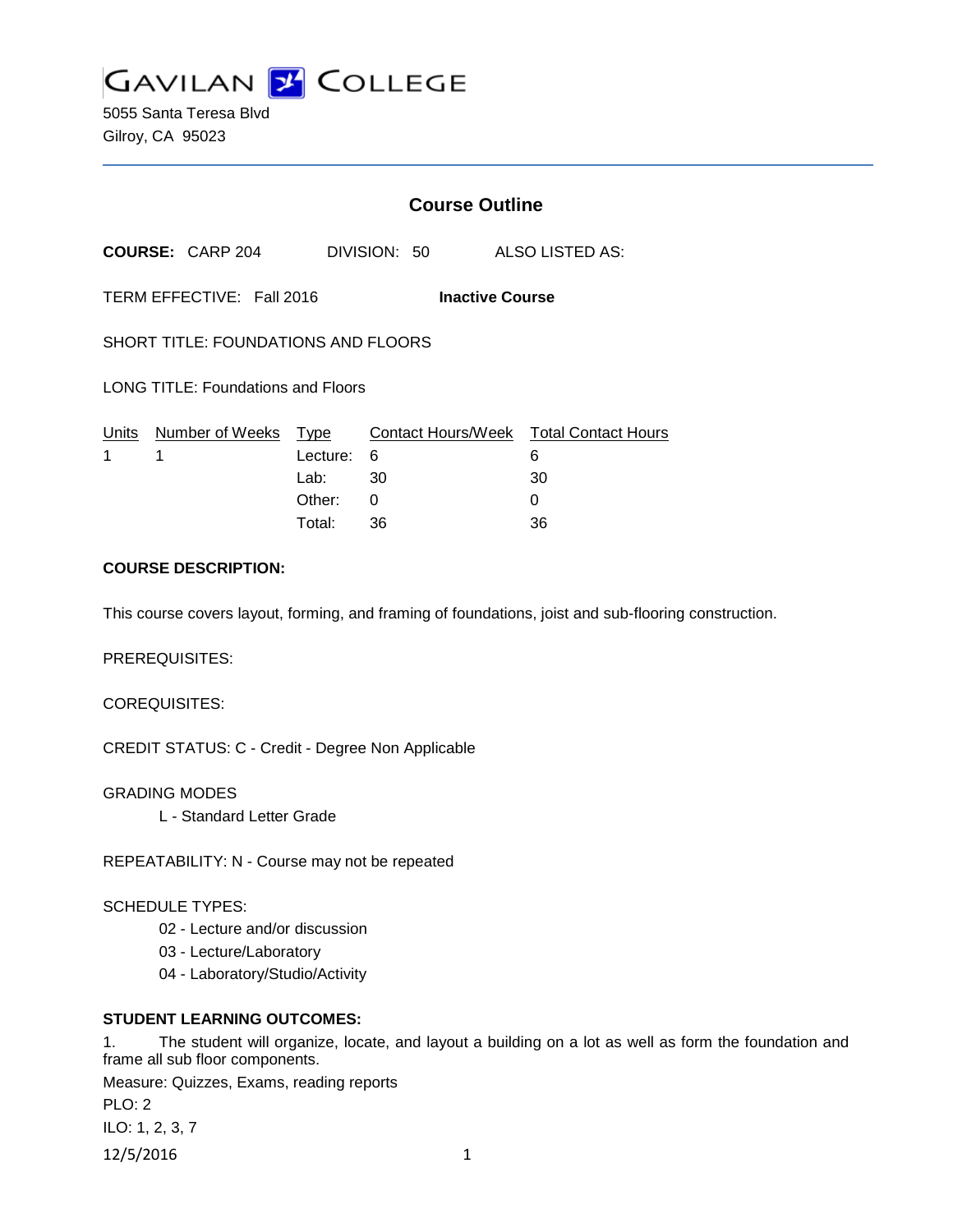# GE-LO:

Year assessed or anticipated year of assessment: 2012-13

2. The student will create calculations for concrete.

Measure: Quizzes, Written Exams

PLO: 1

ILO: 1, 2, 3, 7 GE-LO:

Year assessed or anticipated year of assessment: 2012-13

## PROGRAM LEARNING OUTCOMES:

1. Demonstrate journey level skills, including those skills necessary to build all concrete infrastructures that comprise the California transportation system.

2. Locate on the blueprints and in the specifications, the information needed to construct various types of structures and assemble its various components.

3. Perform horizontal layout and vertical layout of wood framed wall components. Install interior and exterior trims and moldings. Construct various types of roofs and stairs.

CONTENT, STUDENT PERFORMANCE OBJECTIVES, OUT-OF-CLASS ASSIGNMENTS

Inactive Course: 11/28/2016

Out-of class assignments: For each topic, the student will read chapters and do homework assignments at the end of those chapters.

#### 2.0 Lec/10 Lab Hours

- A. Residential plot plans
- 1. Basic plot plan information
- 2. Grades and elevations
- a. Bench marks
- b. Finish grades
- c. Natural grades and contours
- d. Elevations

SLO: The student will organize, locate, and layout a building on a lot.

- B. Layout procedures
- 1. Locate a structure on a piece of property
- 2. Batter boards
- 3. Layout for footing excavation
- SLO: The student will organize, locate, and build batter boards.
- C. Three methods to square a rectangle
- 1. 3-4-5 method
- 2. Equal diagonal method
- 3. Hypotenuse method

SLO: The student will compare and evaluate methods to square a rectangle.

Assignments: Read the chapters covered in the lecture and do the homework exercises at the end of the chapters. Locate and read in the text or online for building plot layout. Given a building footprint and setbacks, locate and orient the building on a plot plan and layout a rectangular building for excavation.

2.0 Lec/10 Lab Hours

- D. Residential foundation plans
- 1. Full basement foundations
- 2. Crawl space foundations

12/5/2016 2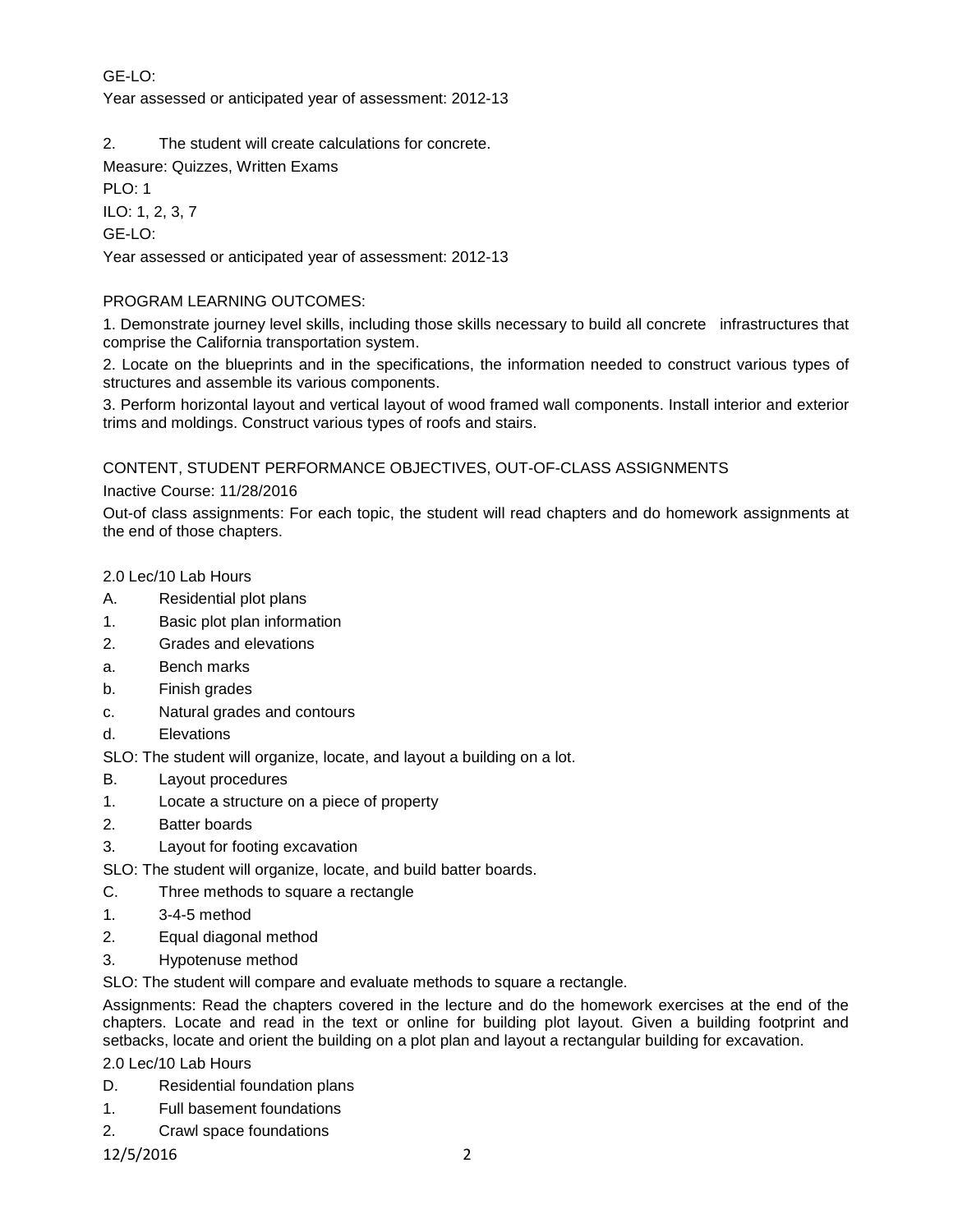# 3. Walls and footings

SLO: The student will prepare and evaluate residential foundations for use with full basement, crawl space, and footings.

- E. Northern California foundations
- 1. Inverted "T" foundation
- 2. Grade beam and pier foundations
- 3. Slab-on-grade foundations
- 4. Foundations for sloped lot
- 5. Concrete masonry unit foundations

SLO: The student will prepare and evaluate foundations for sites.

- F. Forms for foundation stem walls
- 1. Plywood panels
- 2. Stake and board
- 3. Formwork construction process

SLO: The student will create and organize forms for foundations.

- G. Mathematics
- 1. Volume calculations for concrete
- 2. Board feet calculations
- SLO: The student will create calculations for concrete.

Assignments: Read the chapters covered in the lecture and do the homework exercises at the end of the chapters. Locate and read in the text or online regarding building foundations. Construct the forms for a foundation.

2.0 Lec/10 Lab Hours

- H. Concrete
- 1. Components
- 2. Factors affecting concrete strength

SLO: The student will prepare, organize, and use concrete.

- I. Foundation bolts, seismic hold downs, mudsills, and cripple walls
- 1. Uniform Building Code
- a. Foundation bolt requirements
- b. Cripple wall requirements
- 2. Structural hardware
- a. Anchors and hold downs
- b. Installation specifications
- 3. Sills
- 4. Cripple wall framing procedures

SLO: The student will assemble, evaluate, and create foundations.

- J. Floor systems
- 1. Post, beam, and decking
- 2. Post, beam, sawn lumber joist, and subfloor
- 3. Engineered floors
- a. Proprietary truss systems
- b. Engineered lumber
- 4. UBC conventional construction requirements
- 5. Floor joist framing processes

SLO: The student will design, evaluate and create floor systems.

Assignments: Read the chapters covered in the lecture and do the homework exercises at the end of the chapters. Locate and read in the text or online regarding using boards and concrete for a foundation. Use concrete to construct a building foundation and construct the floor system.

12/5/2016 3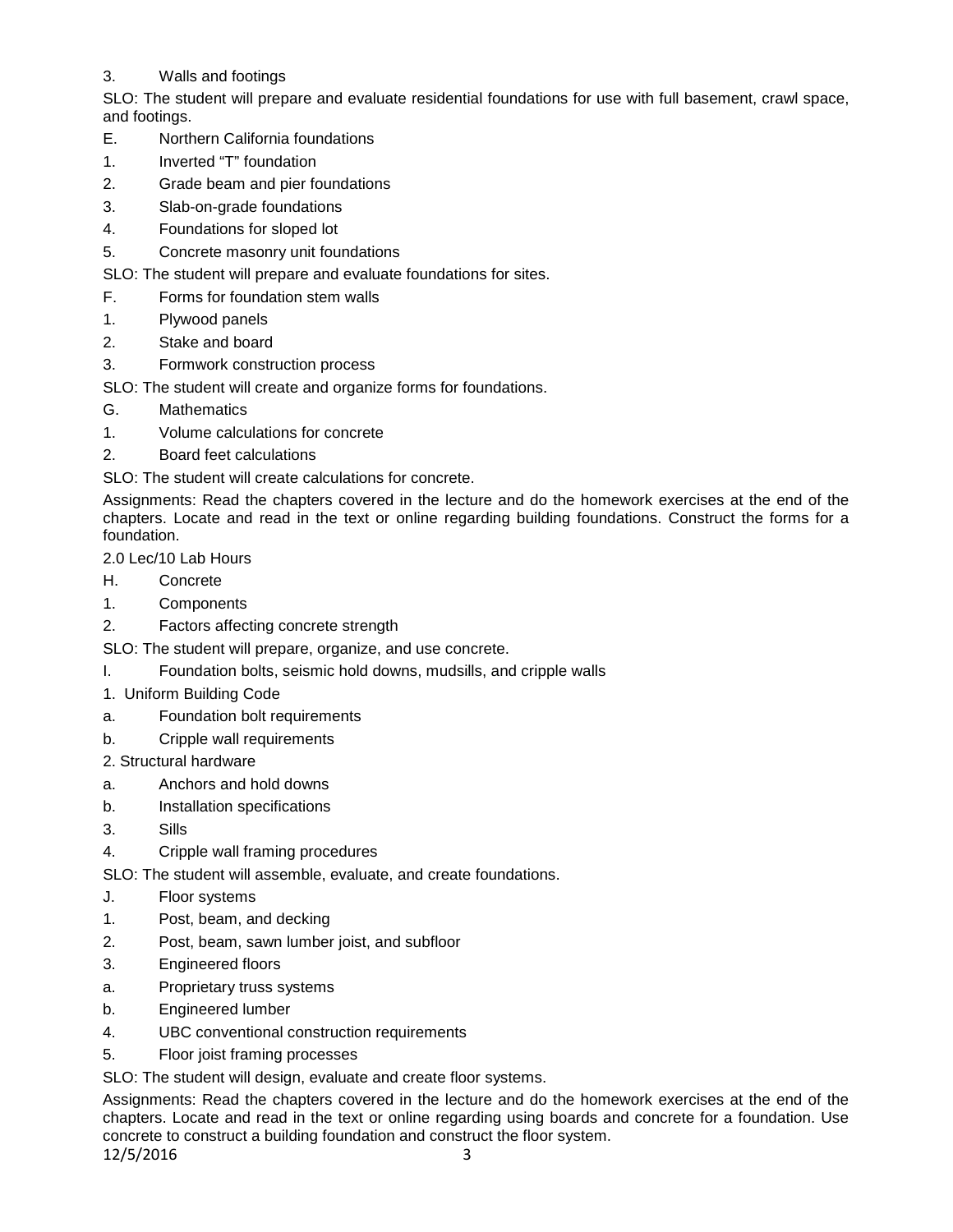2.0 Hours Final exam

#### **METHODS OF INSTRUCTION:**

- A. Lecture and discussion
- B. Visual aids
- C. Demonstrations
- D. Group hands-on exercise
- E. Individual hands-on exercise
- F. One-on-one hands-on instruction

## **METHODS OF EVALUATION:**

The types of writing assignments required: Written homework Reading reports Lab reports Essay exams The problem-solving assignments required: Homework problems Field work Lab reports **Quizzes** Exams The types of skill demonstrations required: Class performance Field work Performance exams The types of objective examinations used in the course: Multiple choice True/false Matching items Completion Other category: None The basis for assigning students grades in the course: Writing assignments: 0.5% - 20% Problem-solving demonstrations: 10% - 40% Skill demonstrations: 30% - 80% Objective examinations: 0.5% - 30% Other methods of evaluation: 0% - 0%

### **REPRESENTATIVE TEXTBOOKS:**

#### Required:

Leonard A. Koel, CTCNC. Carpentry 6th edition, Foundation and Floors. American Technical Publishers, CTCNC, 2013. Or other appropriate college level text. Reading level of text, Grade: 10Verified by: publisher/dvt

### **ARTICULATION and CERTIFICATE INFORMATION**

12/5/2016 4